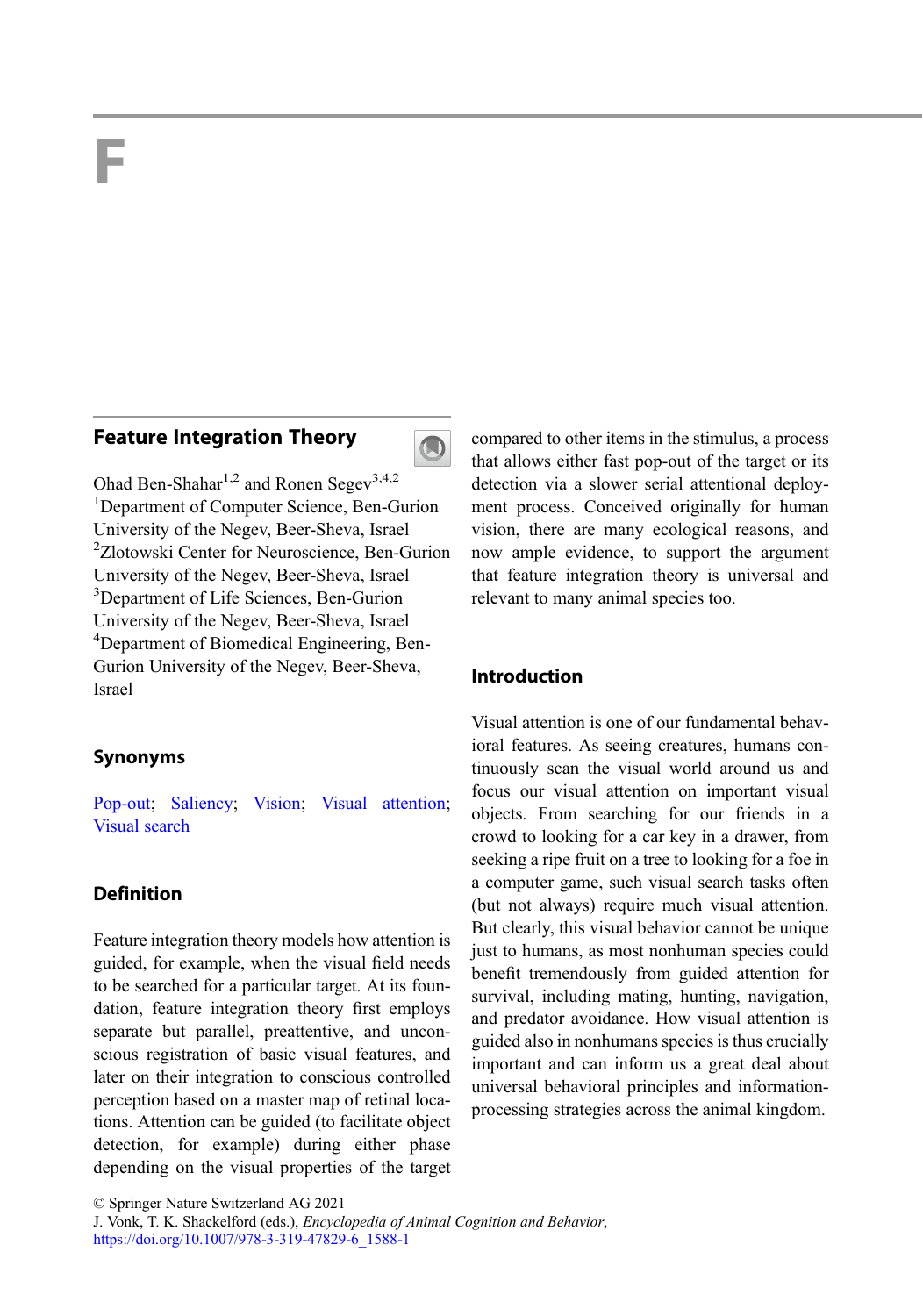#### Feature Integration Theory in Humans

Introduced by Treisman and Gelade in the early 1980s (Treisman and Gelade [1980\)](#page-10-0), Feature Integration Theory is one of the most influential theories that accounts guided attention. According to this theory, visual stimuli are processed in two consecutive stages. First, the visual system processes the visual stimulus to yield separate spatial maps of the distribution of basic visual features (such as color, orientation, motion, etc.). This first stage is called preattentive since it is performed before attention is deployed and before the organism becomes conscious of what it is looking at. The second stage is termed the attentive stage where the organism focuses its attention on a certain object or location in the visual field. This occurs within a master map of stimulus locations where features have been represented after processing of the individual maps from the first phase. After attention selects a certain location to focus on, the individual features at that location are integrated to facilitate the conscious perception of the relevant visual information.

Testing Feature Integration Theory and its applicability is typically done using controlled visual search experiments. In a typical experiment, subjects are asked to detect the presence or absence of a target in a display as quickly and as accurately as they can, where the target is characterized by a certain combination of features that distinguish it from other nontarget distracting items around it. Using this methodology, and under the classic framework of Feature Integration Theory, Treisman and her associates characterized two distinct visual search modes, which they dubbed parallel and serial (Treisman and Gormican [1988](#page-10-0); Treisman and Gelade [1980](#page-10-0)).

The parallel search mode occurs in the preattentive stage where certain visual features are processed immediately throughout the entire visual field and in a massively parallel fashion. If any of these features uniquely characterizes the target, the latter pops out to complete the search. This automatic process is reflected in a reaction time that is relatively unaffected by the number of items (a.k.a. the set size) such that the slope of its reaction time graph as a function of the number of distractors is around zero (Treisman and Gelade [1980;](#page-10-0) Wolfe [1998](#page-10-0)). This is illustrated in Fig. [1a](#page-2-0) where the green item pops out from the group of red distractors due to the difference in their color/ luminance feature. While the green arrow would continue to pop out regardless of the number of red distractors, a target defined by a unique conjunction of features would not pop out similarly, forcing the observer to scan the displayed visual items one by one until it is found, as shown in Fig. [1b](#page-2-0). Naturally, in such a scenario, the time to find the target will grow (typically linearly) with the number of distracting items, where the performance slope depends on how efficiently the visual system can process the visual features that contribute to the detection. Figure [1b](#page-2-0) illustrates the expected performance graphs in these two modes.

Following the above, the features of the target and the distractors, as well as their interrelation, determine the visual search mode that is ultimately exhibited in a search task (Nakayam and Silverman [1986\)](#page-10-0). For instance, a considerable amount of evidence indicates that if a target is defined *uniquely* by either color, size, orientation, or motion, it will "pop out" of the display (Wolfe and Horowitz [2004](#page-10-0)). According to Feature Integration Theory, this is because such features are accessible efficiently to the human visual system during the preattentive stage and their uniqueness signals the location of the target already in the preattentive maps. In other visual search tasks, where targets are defined by less accessible properties or nonunique combinations of properties, the target does not always pop out, forcing the observer to serially search for the target (Wolfe and Horowitz [2004\)](#page-10-0). Hence, which features drive visual attention in visual search scenarios is one of the fundamental questions addressed when conducting visual search experiments. A significant body of research and a variety of theoretical models have been studying this and other aspects of visual search in humans for more than two decades now, and new ways for running countless visual search trials for additional insights have been emerging in recent years. Additional properties of Feature Integration Theory in humans are discussed in recent surveys on this subject (Wolfe and Horowitz [2004](#page-10-0)).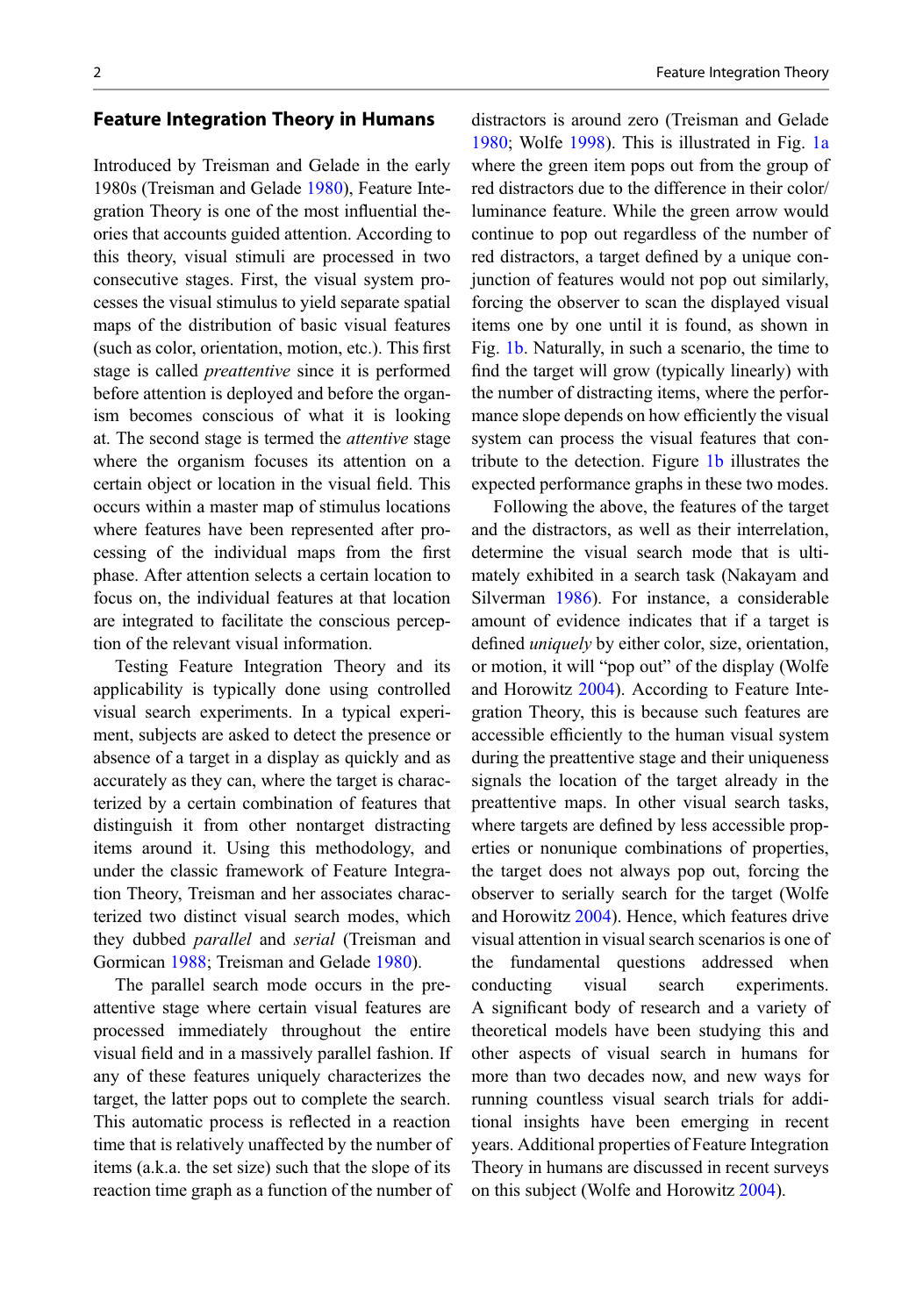<span id="page-2-0"></span>

Feature Integration Theory, Fig. 1 Efficient and inefficient visual searches. (a) When a target is defined by a unique color/luminance feature (the green arrow), it pops out regardless of the number of distractors, a result of a highly efficient search that appears to process all items in parallel. (b) Other searches, in particular, conjunction searches, are much more difficult to resolve, requiring the observer to scan each item separately until it detects the

## Feature Integration Theory Beyond Humans

Indeed, although the research effort mentioned above had followed the ideas of Feature Integration Theory, it has been restricted almost entirely to humans, leaving interesting questions open. Are Feature Integration Theory and its contemporary variations applicable beyond humans? If so, what features facilitate pop out in different animals? If a preattentive stage occurs in nonhuman animals, do different animals maintain different feature maps? And perhaps first and foremost, since visual search in humans is considered a cortical function, could animals that lack a fully developed cortex be able to perform efficient visual search, and if so, how? These questions are especially interesting given the numerous nonhuman species that depend on vision, and specifically on guided attention, for their survival.

Notwithstanding the extensive research into the visual systems, visual ecology, and visual behavior of nonhuman species, including the type of visual cues that drive their vision, relatively little work has explicitly addressed the features that guide attention, enable pop out, or

unique target (in this case, a left pointing green arrow, just as in panel A). (c) Efficient search does not require more time with growing number of distractors, while inefficient search grows linearly. This behavior signals parallel vs. serial processing of the stimulus, expressed clearly by a zero vs. positive slope of the reaction time to target, respectively

otherwise affect the efficiency of visual behavioral tasks. Thus, many questions relating to Feature Integration Theory in nonhuman species remain unanswered. And yet, certain studies have examined visual search in selected nonhuman species after all. In these studies, the efficiency of visual features is typically determined by the target selection rate (i.e., how often the animal actually finds and selects the designated target), but sometimes also by the reaction time and occasionally by both. Interestingly, many of these studies imply a great deal of similarity in the visual search behavior of humans and nonhumans in both feature search and conjunction search tasks, as this entry discusses below.

But before discussing these details, it is worth mentioning that like many other types of experiments, visual search tasks are far more complicated to perform with animals than with humans. Clearly, it is overwhelmingly simpler to communicate the task to human subjects while animals must be trained to implicitly understand what constitutes the target before it can participate in experiments. Such training can last up to several months (e.g., (Orlowski et al. [2018\)](#page-10-0)) for a single type of experiment, a procedure that much care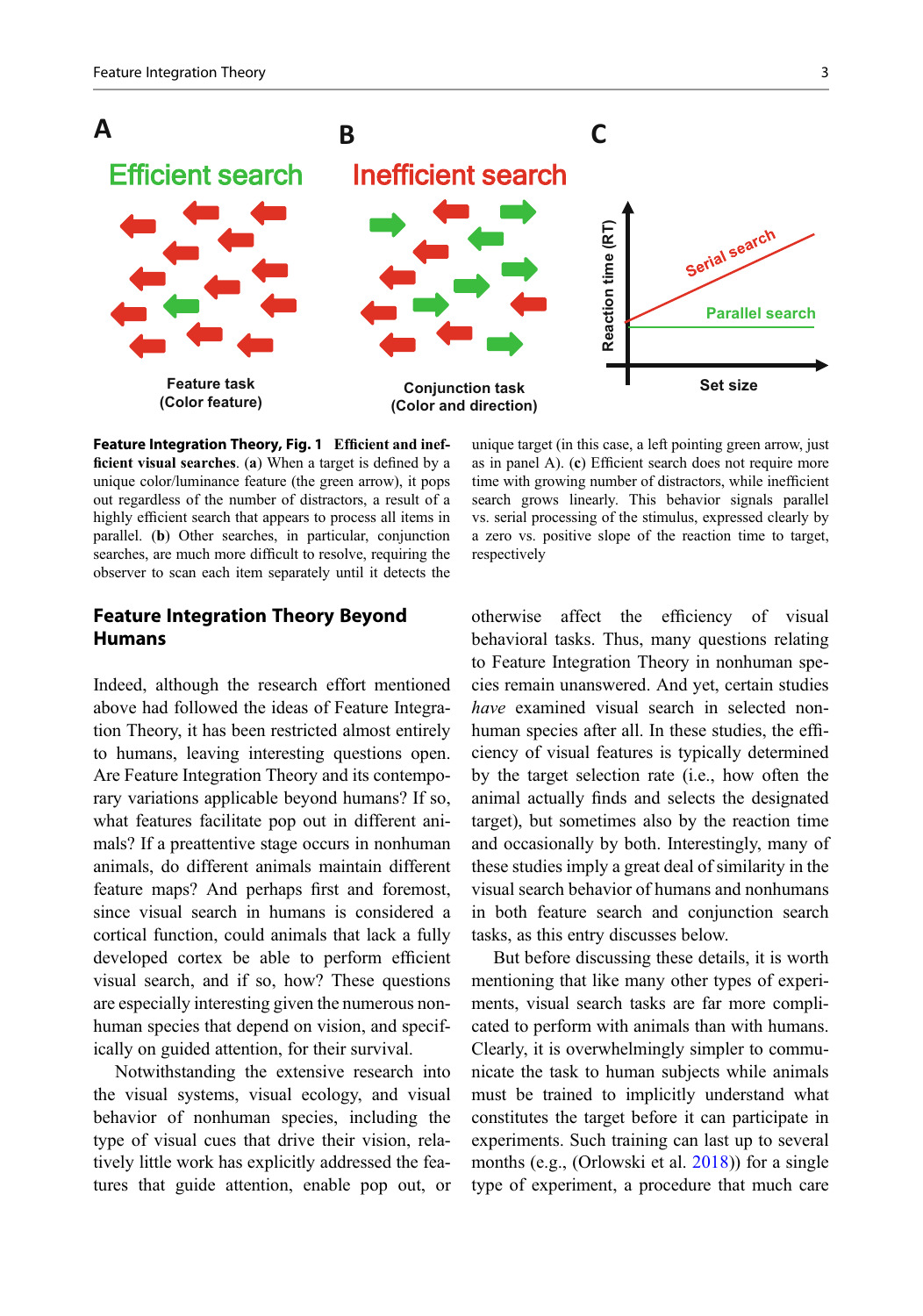and patience (by all parties). Furthermore, in the lack of verbal communication, training is required for every new target or visual search experiment. This entails a very time-consuming, multipletraining procedure, if the same animal is to be tested in multiple types of visual search tasks (as is usually the case in most studies). Another complication in nonhuman visual search tasks relates to the number of consecutive trials a typical subject can participate in. In humans this number is typically determined by cognitive capacity (such as boredom, fatigue, focus, motivation). Animals, on the other hand, are typically rewarded for participation by food portions (unlike payment, course credit, or no reward at all in humans), a mechanism that critically limits the number of trials based on the animal's food intake capacity. Indeed, in reality, an hour's worth of experimentation with human participants might require weeks or months to run on certain animals. Overall, visual search experiments with nonhumans are thus challenging and requires much ingenuity to extract quality behavioral data while preserving the wellbeing of the subjects.

## Feature Integration Theory in Insects

Owing to the methodological difficulties involved, Feature Integration Theory and visual search in general was studied in insects relatively scarcely, where one of the most investigated species in the context of visual search being bees, especially their performance in color feature search tasks. As mentioned above, bees too must be trained for certain behavior in order to allow overt observation of their visual decision, in this case by visit a sucrose solution feeder placed inside an experimental arena near the hive. In a typical experimental trial, the bee enters the arena through a small entrance (Fig.  $2a$ ) and then faces a visual search task composed of various visual items (e.g., colored disks) located on the opposite wall. Each such item is equipped with a reward feeder attached to its back and accessible to the bee through a small opening (black dots in Fig. [2a](#page-4-0)). The bee is required to make a visual

decision to obtain the reward while the location of the target and reward feeder change each trial.

The animal's decision, success rates, and response time are documented for the analysis and based on results in such experiments it was shown that performance in bees varies between species (Morawetz and Spaethe [2012\)](#page-10-0). Specifically, error rates increased as a function of set size but only in honeybees and not in bumblebees (Fig. [2b\)](#page-4-0). At the same time, response time in bumblebees was approximately 30% longer than honeybees (Fig. [2c\)](#page-4-0), although neither species seems affected by set size in a significant way. These findings suggest that the speed-accuracy trade-off to detect the target is species dependent, which the authors attributed to ecological pressure. Given both decision time and error rate, color feature search elicits serial-like search in honeybees and parallel-like search in bumblebees.

#### Feature Integration Theory in Birds

Among the earliest nonhuman visual search investigation, even before FIT was conceived, was carried out in the 1970s on pigeons, leveraging the fact that they are relatively easily trained to peck at a selected visual item on a monitor (Blough [1977](#page-9-0)). Read in the language of the then forthcoming Feature Integration Theory, results indicated that both geometric shape or letters (Blough [1977](#page-9-0)) were inefficient features that led to longer reaction times and drops in target selection rates as the set size increased. Moreover, pop-out and search asymmetries related to line terminators (Harmening et al. [2011;](#page-9-0) Orlowski et al. [2015,](#page-10-0) [2018\)](#page-10-0) were shown to not exist in pigeons (Allan and Blough [1989\)](#page-9-0), unlike in humans. Based on by target selection rates, however, it was shown that pigeons are more efficient at processing color, size, orientation, or shape feature searches conjunction search (Cook et al. [1996\)](#page-9-0).

Using similar pecking response methodology in an operant conditioning chamber, it was later shown that visual search behavior of blue jays incorporates a fundamentally serial component (Bond and Kamil [1999\)](#page-9-0). Trained to detect an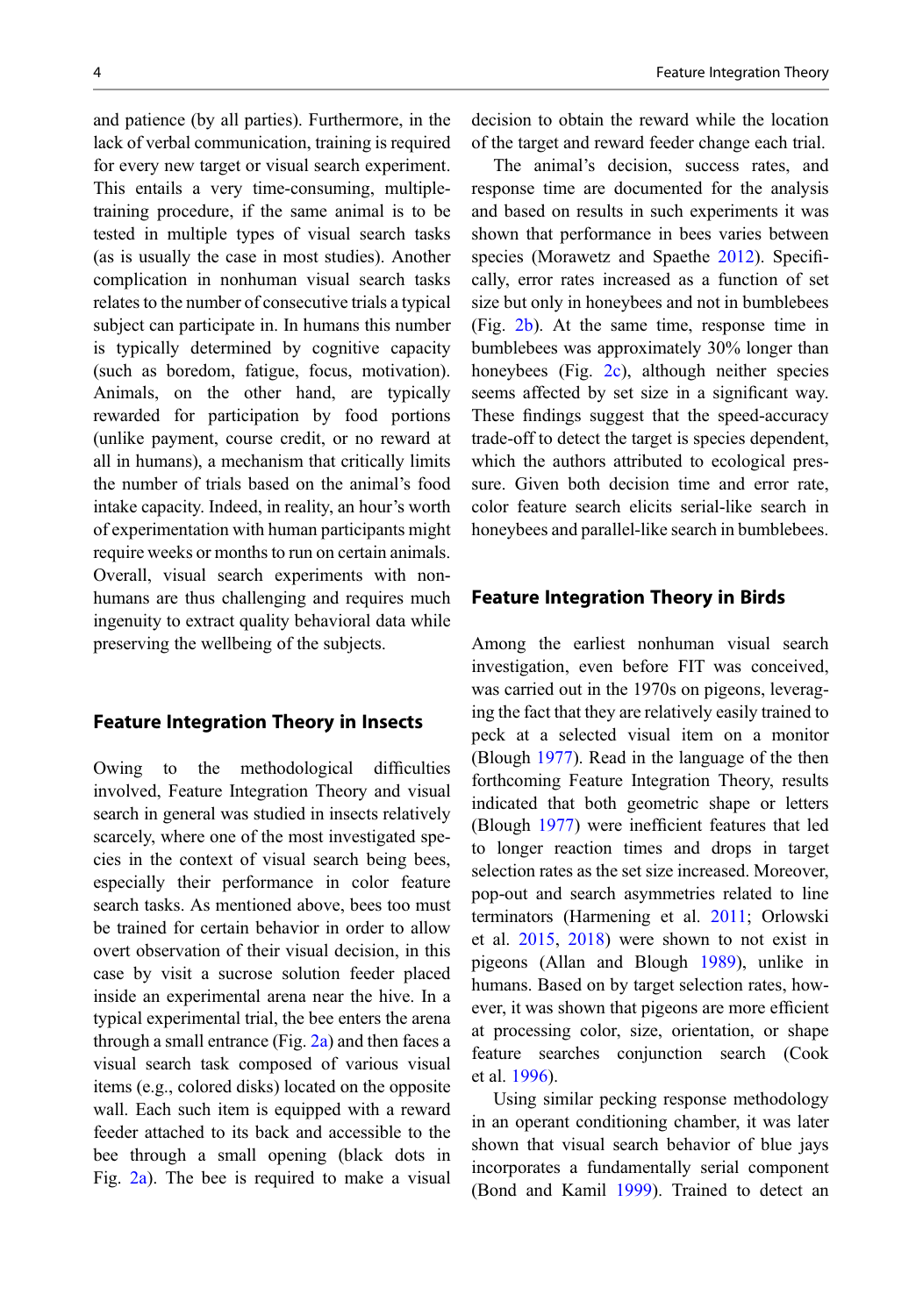<span id="page-4-0"></span>

Feature Integration Theory, Fig. 2 Visual search in bees. (a) A typical experimental arena includes an array of visual items mounted around the access points of reward feeders (Sketch adapted from (Morawetz and Spaethe [2012\)](#page-10-0)). The item in front of the feeder to which bees first approach are considered their visual decision (with some tolerance and decision lines, such as the dotted grid shown, typically employed by the experimenters). (b) Error rate as

image of cryptic moth (namely, the target) embedded in different backgrounds with different levels of crypticity, it was found that reaction time increased and the accuracy decreased as a function of stimulus complexity. However, instead of increasing the number of distracting objects as in a classic visual search experiments, the difficulty level of discriminating between the target and background was increased. In this sense, these results may fit less naturally into FIT. Also, rather than testing how the target's and distractor's features affect visual search per se, the study was aimed to test how the latter is influenced by different procedures (such as cuing and sequential priming) to attain initial focal attention (Bond and Kamil [1999](#page-9-0); Goto et al. [2014\)](#page-9-0).

a function of set size does not seem to change for bumblebees (dashed and solid black lines) but increases for honeybees (dashed and solid gray lines) (c) The decision time (as a function of set size) of bumblebees (dashed and solid black lines) is approximately 30% longer than for honeybees (dashed and solid gray lines). Values in both graphs are means  $\pm 1$  standard error of the mean (Morawetz and Spaethe [2012\)](#page-10-0)

A significant progress using more robust methodology has been achieved in the last decade on what has become a major animal model in nonhuman visual search and saliency research – the barn owl (Harmening et al. [2011;](#page-9-0) Orlowski et al. [2015,](#page-10-0) [2018](#page-10-0)). Unlike most species, barn owls virtually lack eye movements, which in fact facilitates the overt observation of their visual behavior through gaze tracking from a head-mounted camera, dubbed the OwlCam (Fig.  $3a$ ). By using proper image processing and automatic computer vision analyses, it is possible to identify the "functional fovea" and thus the spatial and temporal order of the items that the bird fixates on during free behavior, including flying (Fig. [3b,c](#page-5-0)), just like the scan path that modern eye trackers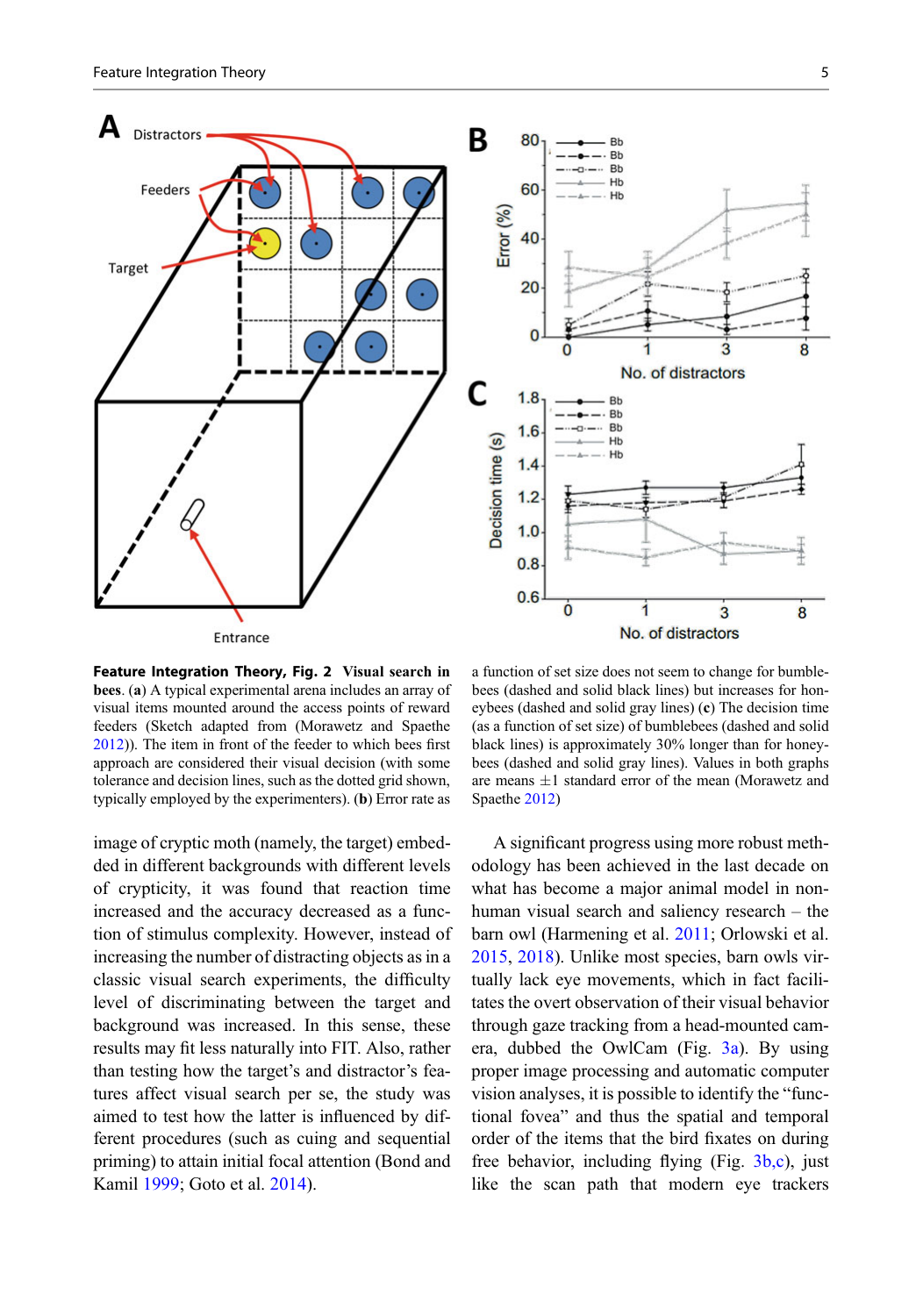<span id="page-5-0"></span>

Feature Integration Theory, Fig. 3 Visual search in barn owl. (a) The OwlCam is a tiny wireless video camera that is mounted on the owl's skull and enables a bird's view of its frontal field of view. With proper processing it is possible to generate a panoramic field of view and identify the locations/items that the owl fixates on during search or other visual tasks (Image adapted from (Harmening et al. [2011\)](#page-9-0)). (b) Examples of panoramic scene reconstructions, scan paths (dash lines), and fixations (circles) until the target was first fixated (blue disk) during an orientation task. The numbers near the circles indicate the fixation number. The stimulus arrays contain (from left to right) 16, 36, and 64 items. Note that the number of saccades to the target hardly varies despite the change in set size, indicating that the orientation feature elicits pop-out in

would extract from human observers. A series of studies that employed this methodology (Harmening et al. [2011](#page-9-0); Orlowski et al. [2015](#page-10-0), [2018\)](#page-10-0) have shown that barn owls exhibit both parallel and serial search modes in a fashion extremely similar to humans. Stimuli in these experiments were either projected or physically organized as real objects on the floor in front of animal subjects, and the dependent variables employed were the number of saccades and search time until the target was found. Both indicators, when examined as a function of set size, have indicated that orientation and luminance-contrast search tasks elicit pop-out and parallel search mode (Harmening et al. [2011](#page-9-0); Orlowski et al. [2015\)](#page-10-0) while low-contrast feature tasks and certain

the barn owl (Images adapted from (Orlowski et al. [2015](#page-10-0))). (c) A similar panoramic image and scan path during a conjunction search task (in this case, of a target defined by a particular contrast and orientation as illustrated in inset e2). Note the high number (10) of saccades till the target was found, indicating a much more challenging search task for the bird (adapted from Orlowski et al. [2015](#page-10-0)). (d) Number of saccades and search time as a function of set size clearly shows differences between serial search behavior (solid lines of positive slopes) in a conjunction task (in this case, conjunction of high contrast and orientation) vs. parallel search behavior (dashed lines of virtually zero slope) in feature search task (in this case, high contract feature search). Data adapted from Orlowski et al. [\(2018](#page-10-0))

conjunction tasks elicit serial search (Orlowski et al. [2018\)](#page-10-0) (Fig. 3d).

#### Feature Integration Theory in Fish

In the aquatic world, one of the most extensively studied species for its visual search behavior is the archerfish. This fish is especially well-known for its incredible hunting skill of terrestrial insects that rest on foliage and low-lying branches by shooting them with a strong accurate jet of water from his mouth. This extremely fantastic behavior is often attributed (in part) to excellent eyesight and unique neural computations (Ben-Tov et al. [2018;](#page-9-0) Vasserman et al. [2010\)](#page-10-0), and since it is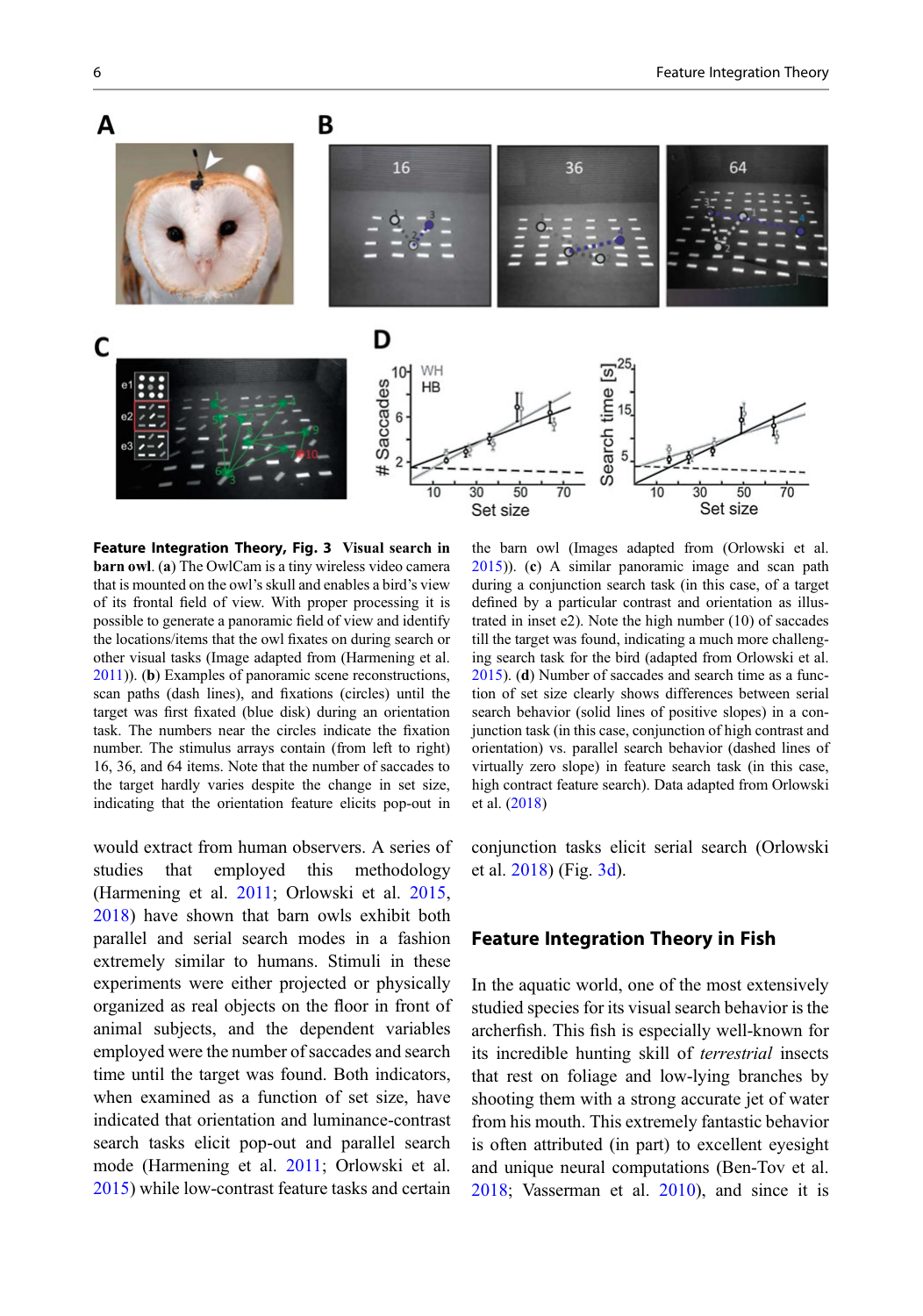possible to train the archerfish to shoot at artificial objects presented on a monitor, it allows controlled behavioral experiments where the fish's visual decisions can be easily observed.

Using this animal model, it was first shown that the archerfish exhibits both parallel and serial search modes (Ben-Tov et al. [2015,](#page-9-0) [2018;](#page-9-0) Mokeichev et al. [2010](#page-10-0); Rischawy and Schuster [2013\)](#page-10-0). Since initial work sought to leverage the high responsiveness of the archerfish to movement, stimuli typically incorporated moving bars. However, more recent work showed that the archerfish not only exhibits pop-out behavior, but that the latter is facilitated by four common visual features known to elicit the same behavior in humans, namely color, size, orientation, and motion (Reichenthal et al. [2019\)](#page-10-0). That was also an early demonstration that shape tasks elicit serial search, with reaction time that grows, and target selection rate that decreases, with the number of distractors. Additionally, it was also shown that conjunction search tasks of size and color are asymmetric. Parallel search was elicited in the archerfish when a large blue target was embedded in a field of small blue and large black distractors, but serial search was elicited for a small blue target amidst small black and large blue distractors.

A very recent follow-up (Reichenthal et al. [2020\)](#page-10-0) has further extended these findings and explored the possibility that fish performance exhibits the same continuum found in human vision (Wolfe [1998\)](#page-10-0). Unfortunately, at the time of this publication, the relatively small total number of trials in the literature that have tested archerfish in visual search still prohibits comparable conclusions, but given these scant data, and inspired by Feature Integration Theory, Reichenthal et al. [\(2020](#page-10-0)) have been able to categorized archerfish performance based on the classical bimodal (easy/efficient/parallel vs. difficult/ inefficient/serial) Feature Integration Theory division (Treisman and Gelade [1980](#page-10-0)) in a rigorous fashion, concluding that ~45 ms/item is a proper threshold between the two behaviors (as depicted by the black dashed line in Fig. [4b\)](#page-7-0), compared to 5 ms/item attributed to humans. Apart from this expected species-dependent response time threshold, performance of humans and archerfish was found qualitatively similar, and in particular all features of color, size, orientation, and motion elicited the same type of visual search behavior in both (Reichenthal et al. [2020](#page-10-0)). Similar behavioral similarity between the species also was observed in conjunction search tasks (in that case of size and color), both in the type of performance (i.e., parallel vs. serial) and in terms of performance asymmetries (i.e., when switching the role of targets and distractors. Note that as discussed above, these findings also match those in birds, where behavior was found qualitatively similar to humans, differing quantitatively only in the scale of response time (Harmening et al. [2011;](#page-9-0) Orlowski et al. [2015](#page-10-0), [2018](#page-10-0)).

That being said, the same experimental methodology used to study the archerfish revealed qualitatively different behaviors compared to humans when the search is governed by target shape. For example, while searching for a solid disk amidst Pacman like distractors is easy (parallel) for humans, it was found difficult (serial) for archerfish. Yet, when the targets were Q-like shapes amidst full disk distractors, performance was qualitatively similar again, that is, parallel in this case. This inconsistent comparison in different cases could arise from the difference in familiarity of the species to certain shapes and/or to negative shape associations (e.g., due to fear, see e.g., Öhman et al.  $(2001)$  $(2001)$ , that certain shapes could generate in each species.

Overall, taken as a primary animal model, the archerfish indicates that Feature Integration Theory is indeed applicable to fish and humans alike, except when is depends on shape processing that may be species-dependent. While the archerfish provides an excellent platform for such research, exploring visual search (or any other visual) behavior in other (more "traditional") species of fish clearly requires other means of probing their visual decisions, for example by training them to approach the target. Using such methods, it was indeed demonstrated that zebrafish exhibits popout in color feature visual search (Proulx et al. [2014\)](#page-10-0).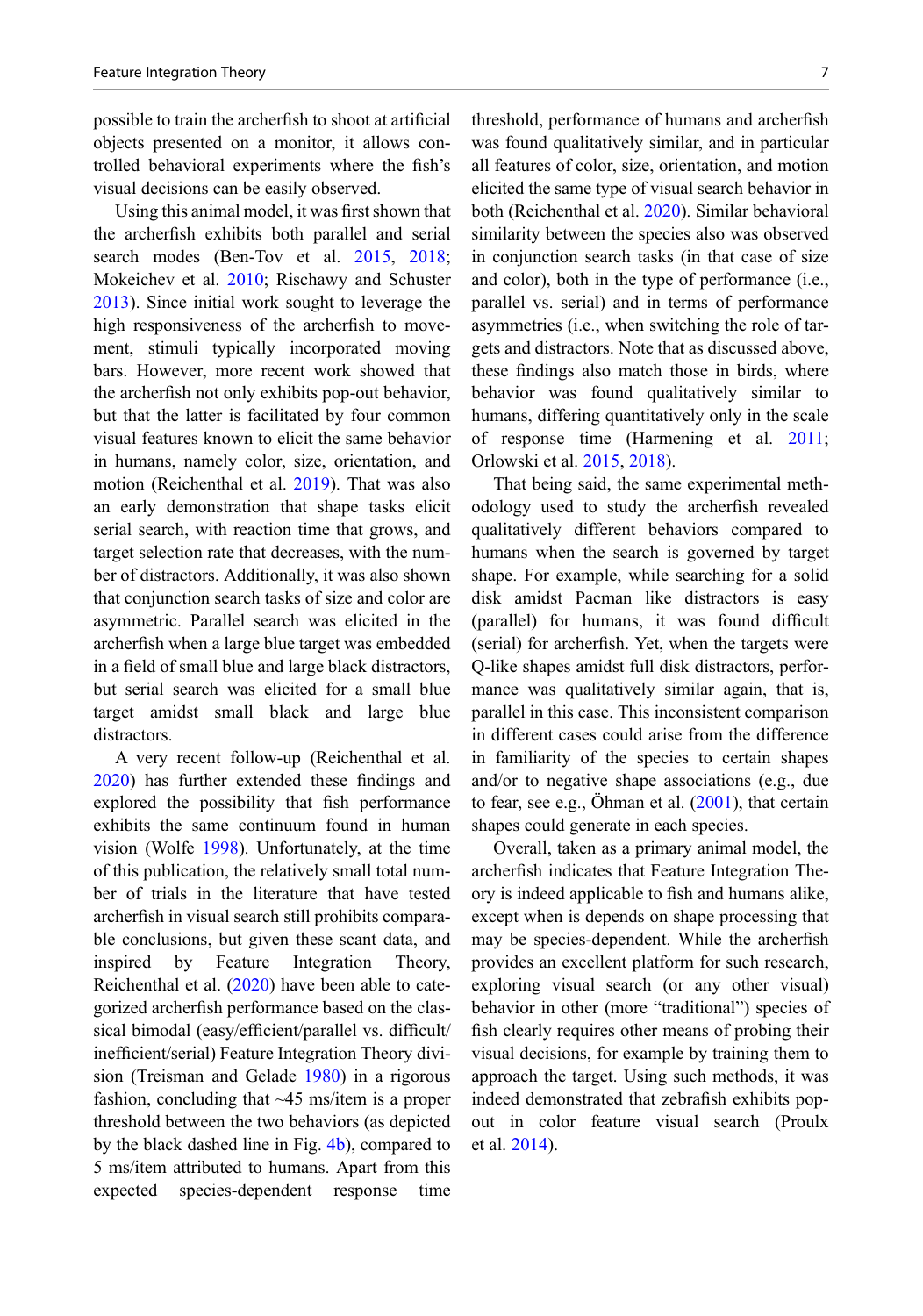<span id="page-7-0"></span>

Feature Integration Theory, Fig. 4 Visual search in fish. (a) Archerfish can be trained to perform visual search tasks on a monitor, very much like human subjects. Their visual decisions are observed overtly (and recorded with a video camera) based on the target that the fish shoot at. (b) A summary of archerfish vs. human performance in various visual search tasks that were performed identically on the two species. The sole difference in the analysis is based

# Feature Integration Theory in Nonhuman Mammals

Given findings as described above, one would expect visual search in mammals to lead the way. It is thus surprising that nonhuman terrestrial mammals have not been widely studied in the context of visual search, with primates, and especially monkeys, being by far the most studied animal in this group. The methodologies employed in these studies vary significantly.

In the classic visual search experiment by Bichot and Schall ([1999\)](#page-9-0), both saccade latency slope and error rates were measured in macaque subjects as a function of the set size, to demonstrate that color and simple shape searches are more efficient than their conjunction counterparts (Fig. [5a\)](#page-8-0). Such insights were further supported by

on the scale of response times that cannot be identical for both species. However, the threshold between parallel and serial modes can be determined by the same method for both species (as described in Reichenthal et al. [2020\)](#page-10-0) and is marked by the dashed horizontal lines. Search mode that was elicited by both species is identical in virtually all search tasks, except for one specific case that involves shape processing (disk vs. Pacmen)

a forced-choice target detection paradigm that indicated that time-to-detection for targets defined by color does not depend on set size (hence, they pop out), whereas targets defined by shape, or a conjunction of shape and color, lead to reaction times that increase with set size (Buračas and Albright [1999](#page-9-0); Wardak et al. [2012\)](#page-10-0) (Fig. [5b\)](#page-8-0). Unlike Bichot and Schall [\(1999](#page-9-0)), the latter used a more direct procedure where the task of the monkey was to press a lever only when the stimulus contains a target, and to abstain from response in target-absence trials. While more difficult to analyze from Feature Integration Theory's perspective, other visual search experiments also demonstrated influence of emotional aspects, like threat, of the efficiency of visual search (Shibasaki and Kawai [2009](#page-10-0)) as well as the capacity of monkeys to perform serial visual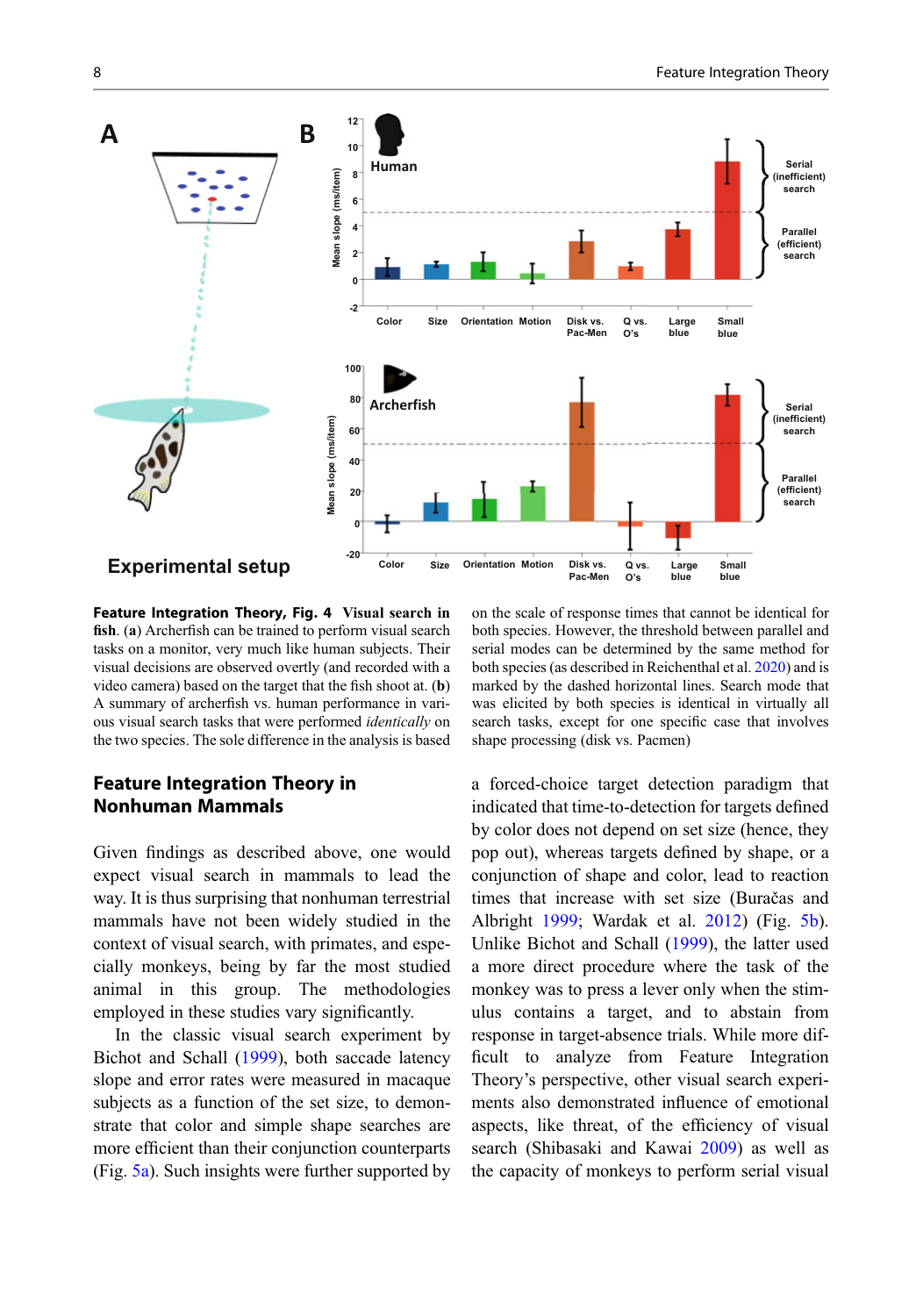<span id="page-8-0"></span>

Feature Integration Theory, Fig. 5 Visual search in mammals. (a) Saccade latency as a function of set size in macaques (Bichot and Schall [1999\)](#page-9-0) suggests that feature search tasks elicit pop-out while conjunction searches lead to serial search. (b) Searching for the pink diamond in these tasks led monkeys exhibit pop-out (parallel search mode) in color feature searches, but serial mode in complex shape or conjunction searches (graph colors code the same

search based on more complicated combination of feature. Furthermore, monkeys also demonstrate the classic speed-accuracy tradeoff found also in human visual search (Tomonaga and Imura [2015\)](#page-10-0).

Unfortunately, very little visual search exploration has been performed thus far on nonprimate mammals, perhaps a result of methodological complexities. A notable exception involving rats has demonstrated that unlike monkeys this species exhibits a somewhat mixed performance, with essentially fixed reaction times but error rates that increase with set size, all for targets defined by luminance, shape, and certain conjunctions (Botly and De Rosa [2012](#page-9-0)) (Fig. 5c).

experiments as the panels on the left; adapted from (Wardak et al. [2012](#page-10-0)). (c) Visual search response time in rats did not change with set size in a feature task (dark gray) or a conjunction task (light gray). Accuracy, on the other hand, did decrease as a function of set size (Botly and De Rosa [2012\)](#page-9-0), leaving the evidence so far ambiguous regarding the search mode or even the search goal employed

### Epilogue: Is Animal Advantage Possible?

To date, the literature on Feature Integration Theory in animals that has been summarized above supports (at least implicitly) the idea that visual search behavior is similar in humans and in many animals, and in particular that whatever pops out to animals also pops out for humans. The converse, however, is not always true and a few experiments have indicated that while certain shape tasks pop out to humans, they do *not* do so for animals. This "one way" advantage in performance may be explained by the fact that the human visual system is much more developed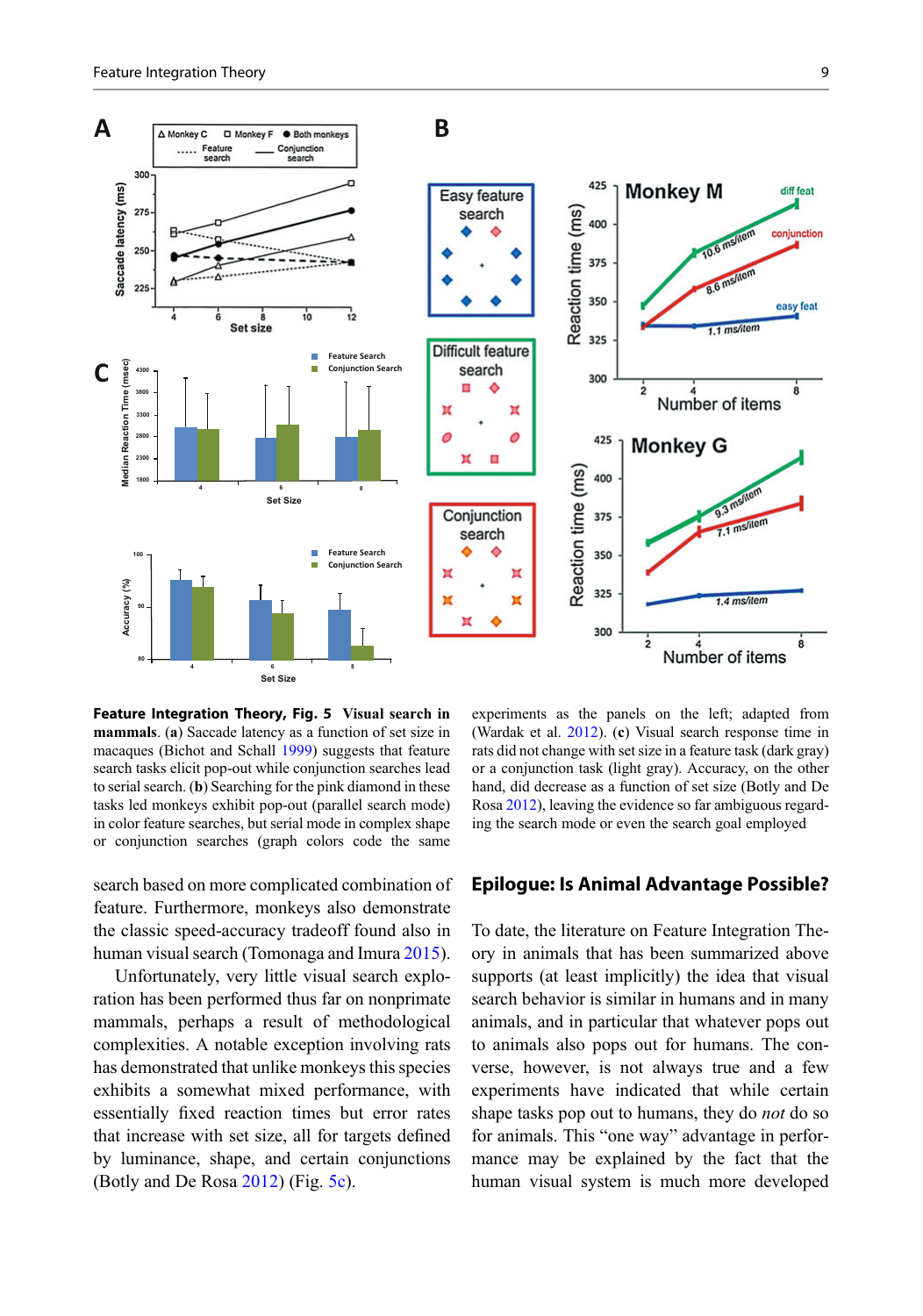<span id="page-9-0"></span>and facilitates complex processing much faster and better than animals, whereas many basic pop-out features are universal in nature and thus affected many species in the course of evolution. This intuition thus raises a simple but interesting question of whether there are any visual tasks on

which animals outperform humans. Clearly, Feature Integration Theory neither excludes nor necessitates this possibility, and to date this question remains largely open.

And yet, some speculations can be made. Obviously, visual properties that humans cannot observe at all will naturally give animals (that can sense them) an edge when such properties define the target. For example, if the target is composed solely of the polarization of the light it reflects or by wavelengths outside the visible spectrum, it may pop out to certain animals but not for humans. Naturally, our open question does not refer to such cases. But in the spirit of ecological vision, and hard evidence about the effect of the natural environment on neural processing, a habitat abundant with a certain visual cue, feature, or property that are rare in human life could pop out to certain animals living in that environment but not to humans. For example, it is tempting to hypothesize that certain visual search experiments based on unique shapes would elicit effective (parallel) search in a particular animal but serial search in humans. This type of experiment would need to revolve around a typical shape from the animal's habitat, which rarely exists or completely absent in human environments. For example, human face targets, but not animal faces, pop out to human observers when presented amidst nonface objects, and this is despite the many similarities one can draw between animal and human faces (Hershler and Hochstein 2005). If such effect also generalizes to other species, one may that a fish figure or fish face would pop out for fish and not for humans. Recent preliminary investigations in this direction have yet to generate a suitable demonstration of such animal advantage and dedicated research is needed to resolve this open question.

## Cross-References

- $\blacktriangleright$  [Attention](http://link.springer.com/search?facet-eisbn=978-3-319-47829-6&facet-content-type=ReferenceWorkEntry&query=Attention)
- ▶ [Bottom-up Processing](http://link.springer.com/search?facet-eisbn=978-3-319-47829-6&facet-content-type=ReferenceWorkEntry&query=Bottom-up Processing)
- ▶ [Operant Chamber](http://link.springer.com/search?facet-eisbn=978-3-319-47829-6&facet-content-type=ReferenceWorkEntry&query=Operant Chamber)
- ▶ [Parallel Search](http://link.springer.com/search?facet-eisbn=978-3-319-47829-6&facet-content-type=ReferenceWorkEntry&query=Parallel Search)
- ▶ [Saccadic Eye Movement](http://link.springer.com/search?facet-eisbn=978-3-319-47829-6&facet-content-type=ReferenceWorkEntry&query=Saccadic Eye Movement)
- ▶ [Two Alternative Forced Choice Task](http://link.springer.com/search?facet-eisbn=978-3-319-47829-6&facet-content-type=ReferenceWorkEntry&query=Two Alternative Forced Choice Task)
- ▶ [Visual Perception](http://link.springer.com/search?facet-eisbn=978-3-319-47829-6&facet-content-type=ReferenceWorkEntry&query=Visual Perception)
- ▶ [Visual Search](http://link.springer.com/search?facet-eisbn=978-3-319-47829-6&facet-content-type=ReferenceWorkEntry&query=Visual Search)

#### References

- Allan, S. E., & Blough, D. S. (1989). Feature-based search asymmetries in pigeons and humans. Perception & Psychophysics, 46(5), 456–464.
- Ben-Tov, M., Donchin, O., Ben-Shahar, O., & Segev, R. (2015). Pop-out in visual search of moving targets in the archer fish. Nature Communications, 6, 6476.
- Ben-Tov, M., Ben-Shahar, O., & Segev, R. (2018). What a predator can teach us about visual processing: A lesson from the archerfish. Current Opinion in Neurobiology, 52, 80–87.
- Bichot, N. P., & Schall, J. D. (1999). Saccade target selection in macaque during feature and conjunction visual search. Visual Neuroscience, 16(1), 81-89.
- Blough, D. S. (1977). Visual search in the pigeon: Hunt and peck method. Science, 196(4293), 1013–1014.
- Bond, A. B., & Kamil, A. C. (1999). Searching image in blue jays: Facilitation and interference in sequential priming. Animal Learning & Behavior, 27(4), 461–471.
- Botly, L. C., & De Rosa, E. (2012). Impaired visual search in rats reveals cholinergic contributions to feature binding in visuospatial attention. Cerebral Cortex, 22(10), 2441–2453.
- Buračas, G. T., & Albright, T. D. (1999). Covert visual search: A comparison of performance by humans and macaques (macaca mulatta). Behavioral Neuroscience, 113(3), 451.
- Cook, R. G., Cavoto, K. K., & Cavoto, B. R. (1996). Mechanisms of multidimensional grouping, fusion, and search in avian texture discrimination. Animal Learning & Behavior, 24(2), 150–167.
- Goto, K., Bond, A. B., Burks, M., & Kamil, A. C. (2014). Visual search and attention in blue jays (cyanocitta cristata): Associative cuing and sequential priming. Journal of Experimental Psychology: Animal Learning and Cognition, 40(2), 185.
- Harmening, W. M., Orlowski, J., Ben-Shahar, O., & Wagner, H. (2011). Overt attention toward oriented objects in free-viewing barn owls. Proceedings of the National Academy of Sciences, 108(20), 8461–8466.
- Hershler, O., & Hochstein, S. (2005). At first sight: A highlevel pop out effect for faces. Vision Research, 45(13), 1707–1724.